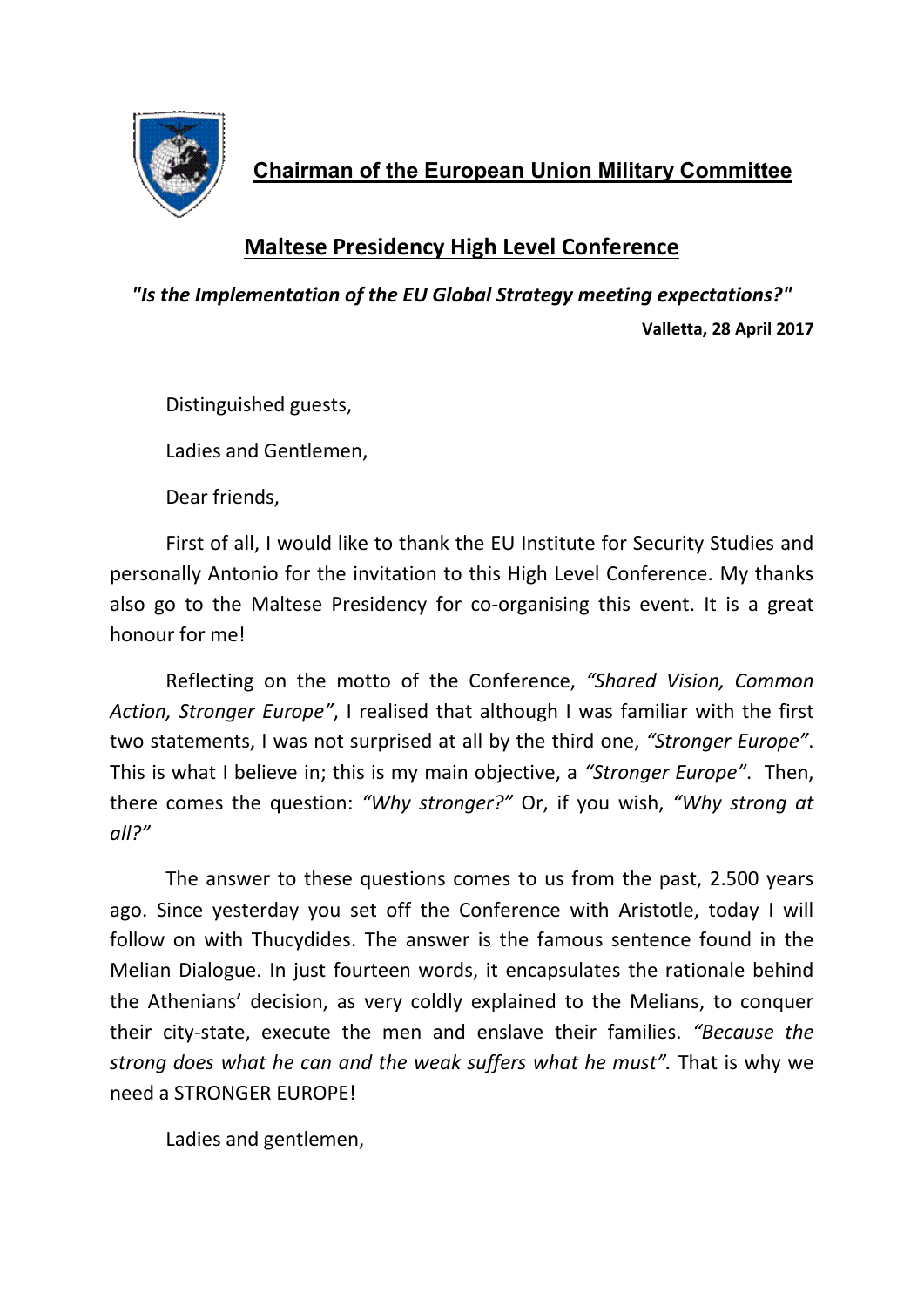Last month's celebrations on the  $60<sup>th</sup>$  anniversary of the Treaties of Rome, found the European Union in a transformation mode, in the Security and Defence domain amongst others. The EU Global Strategy set in motion the mechanisms to review and reform not only existing procedures and instruments in these domains but also –and mainly so– the very mind-set behind them. Interests have been identified; a level of Ambition has been agreed and communicated. The conceptual phase is over: Now it is time for deeds.

And deeds are in the works. The establishment of the Military Planning and Conduct Capability, or MPCC, is a tangible proof of the prevailing determination to move from vision to action. The necessary preparatory work for the other major priorities identified in the Global Strategy Implementation Plan, namely PESCO and CARD, is progressing. In sum, a lot has been done in these ten months since the presentation of the Global Strategy. Why? Because it was decided to move directly to action, instead of foot dragging, producing additional papers. But all that has already been accomplished is nothing more than just a prelude of what is still to be - and needs to be - done.

Last week I read an interesting article in the "Foreign Policy" magazine, signed by Andrew Moravcsik, a professor of politics at Princeton University. Its title is *"Europe Is Still a Superpower - And it's going to remain one for decades to come."* The article describes and analyses a view which I fully share and which I personally experienced in most, if not all, of my official visits and discussions with high ranking foreign interlocutors. **This is what we are**, a superpower, and it is now time to take this role **seriously**.

But we **are** a superpower **together**. **Together** means participating in a cooperative way in every domain that results in the increase of the cumulative power of our common project. Security and defence cannot be excluded. Together means **multiplying** shared capabilities **instead of just adding** figures in spreadsheets. In a world that is constantly evolving and moving forward, it means adapting to new realities and being creative and flexible.

When talking about togetherness, no better example to demonstrate this than **PESCO** comes to mind. Permanent Structured Cooperation can become the vehicle that will make any individual Member State's efforts more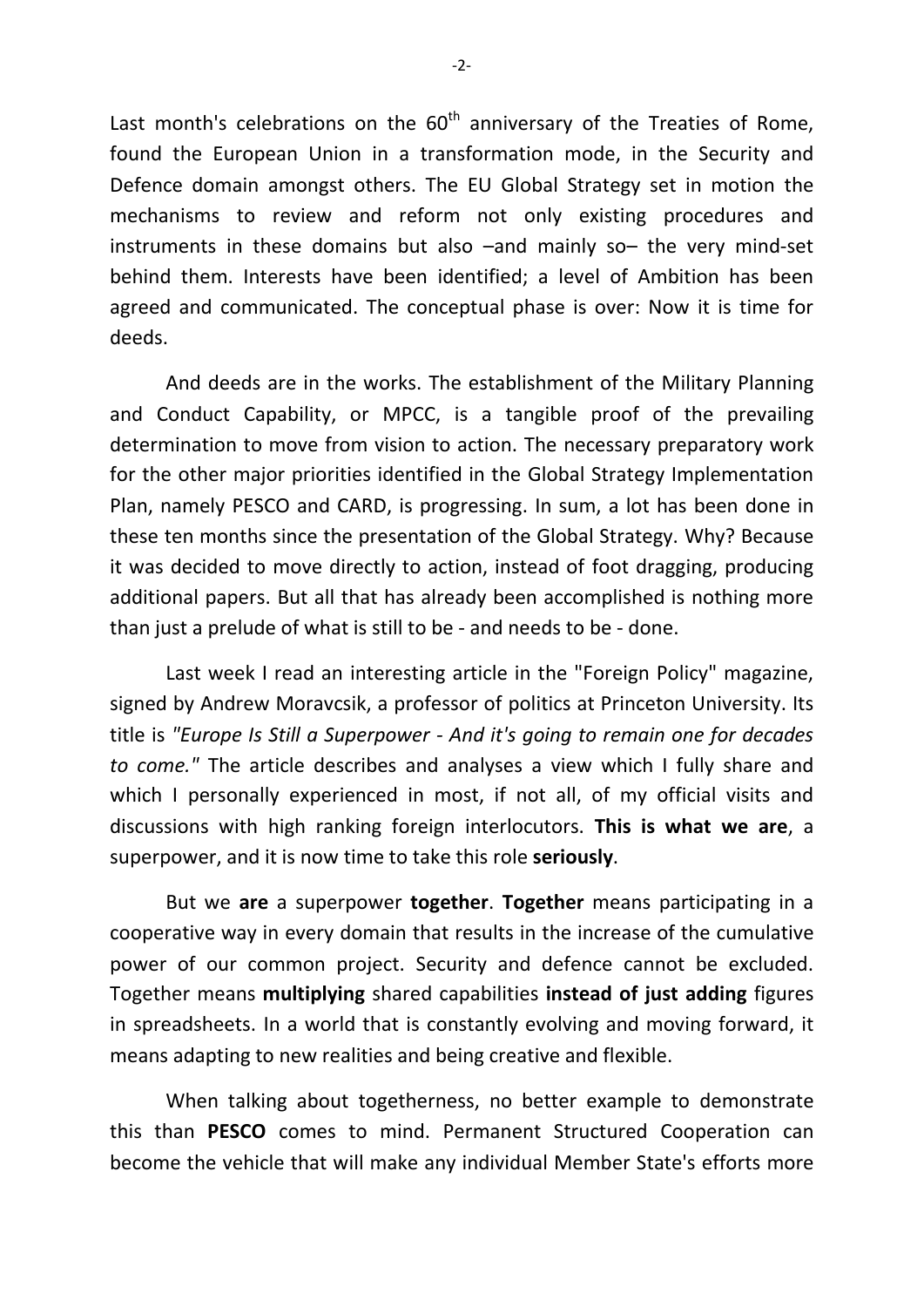efficient in any measurable context. With inclusiveness and transparency as governing principles at least to a certain extent, this project, if properly designed and rightly executed, will unleash the European Union's unexplored potential. Needless to speak of the second- or third-tier benefits that will arise from the cooperation schemes and the development and osmosis of technology. PESCO will provide the framework for synergetic schemes that will carry the EU security and defence projects to the next level.

The **Coordinated Annual Review on Defence** is another and possibly even more tangible example of a cooperative approach to addressing security and defence shortfalls in a financially constrained environment. Europe spends too much money on defence compared to what is actually delivered in terms of capabilities. **This needs to change**. We can get more for the money we invest in our defence. Or, we can pay less for what we already get, if this is adequate. In any case, the way we now operate is an unsustainable and totally flawed business model, if we examine it using purely techno-economic criteria.

Ladies and gentlemen,

I mentioned earlier MPCC as a tangible proof of our determination to move forward with the implementation of the Global Strategy. It is important that we launched our implementation efforts by removing identified shortfalls and by first organising what we already have available before engaging with other mid- to long-term endeavours. The declaration of MPCC's Full Operational Capability, scheduled for 18 May, will be much more than a quick success or a catchy Stratcomm headliner. It will result in the better organising of the military contribution to the European Union's Integrated Approach to conflicts and crises. We assess that our contribution does not constitute more than a modest 10% of the total European effort. This humble 10% though needs to be well organised. This is what MPCC will do.

I want to take advantage of this opportunity to reassure those who fear that we are heading towards the militarisation of Europe, or the substitution of NATO: nothing is further from the truth. A European Army is not in the plans. With almost **1.4 million personnel** in the National Armed Forces of the Member States potentially available for EU-led missions and operations, close to **110 frigates** and approximately **1.700 fighter aircraft**, EU already ranks as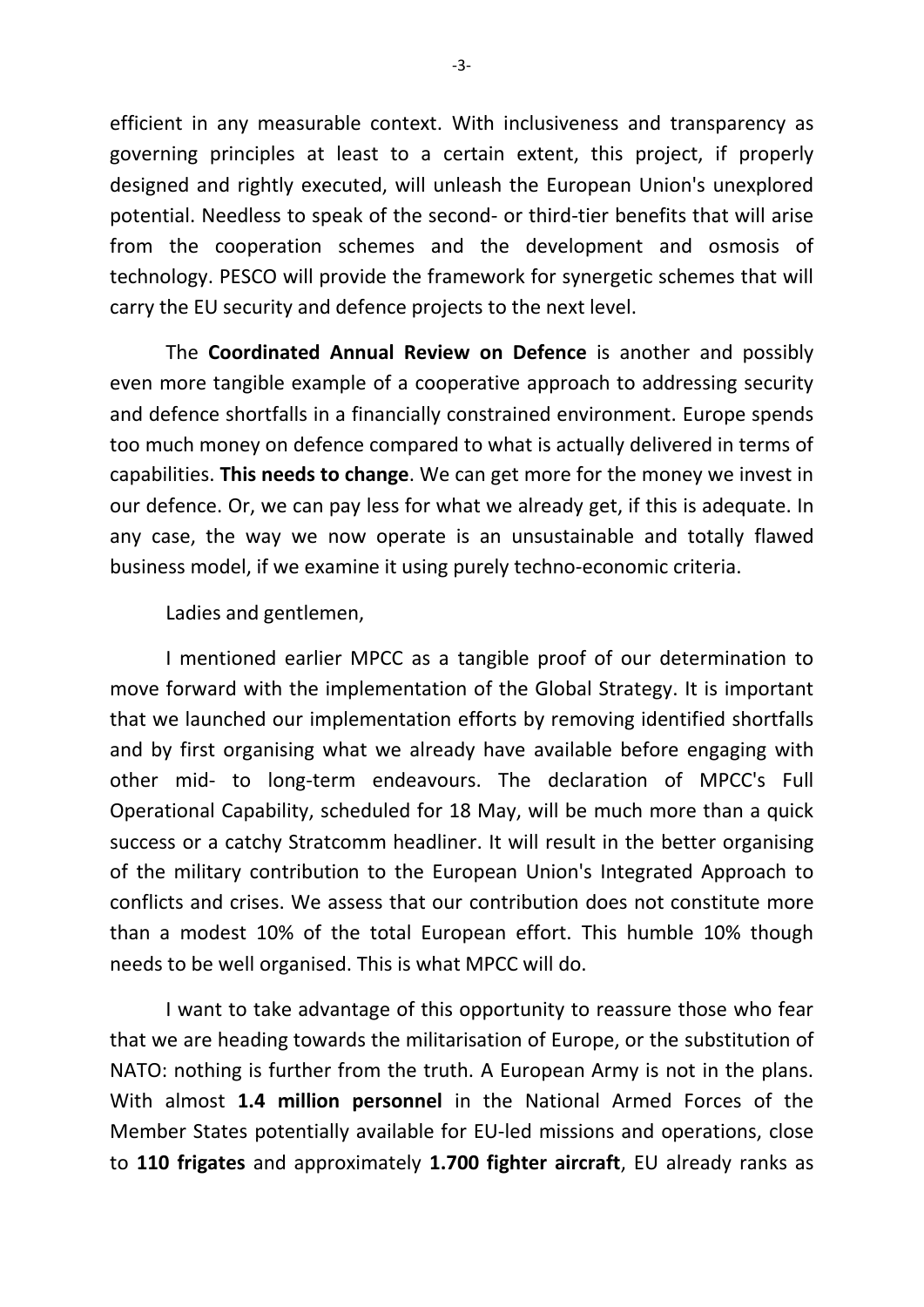the world's second largest military power. The fact that the majority of them enjoy the benefits of standardisation and interoperability through their NATO membership (or partnership with the Alliance for some others) augments their efficacy and increases the distance from the third power. This is to some extent artificial. In reality, the European Army does not exist. It does not exist because we do not have a Command and Control system at all in place. And we do not plan to create one, at least not in our time. So, the answer is no, we do not plan for a European Army, as we do not need another one. Europe's defence remains NATO's responsibility.

It has to be acknowledged that all these achievements in the implementation of the Global Strategy could not have happened without the excellent relations with NATO and the United States. We all understand and accept, on both sides of the Atlantic, that a strong Europe results in a strong NATO. This is clearly expressed in the form of the 42 common actions that derive from the Warsaw Joint EU NATO Declaration.

But, as I said, this power needs to be better organised, in every aspect, in order to produce the expected results:

 There can be only one single entity that plans and conducts missions and operations in the EU organisational chart. That entity has been created and it is the MPCC;

 $\triangleright$  When discussing organising and coordinating binding commitments with a view to the more demanding missions, PESCO will provide the necessary framework to realise this real European defence cooperation;

 $\triangleright$  And finally, when addressing the issue that haunts and undermines the efficacy of the European Armed Forces, the multiplicity of different types of equipment designed to perform identical tasks, and therefore the optimisation of the deliverables of the funds spent, CARD is the way ahead.

Ladies and Gentlemen,

I believe that change is unavoidable if we are **to be** a **credible** and **concerned** superpower. This entails being in a position to actively and effectively participate in the shaping of tomorrow, using all available tools in